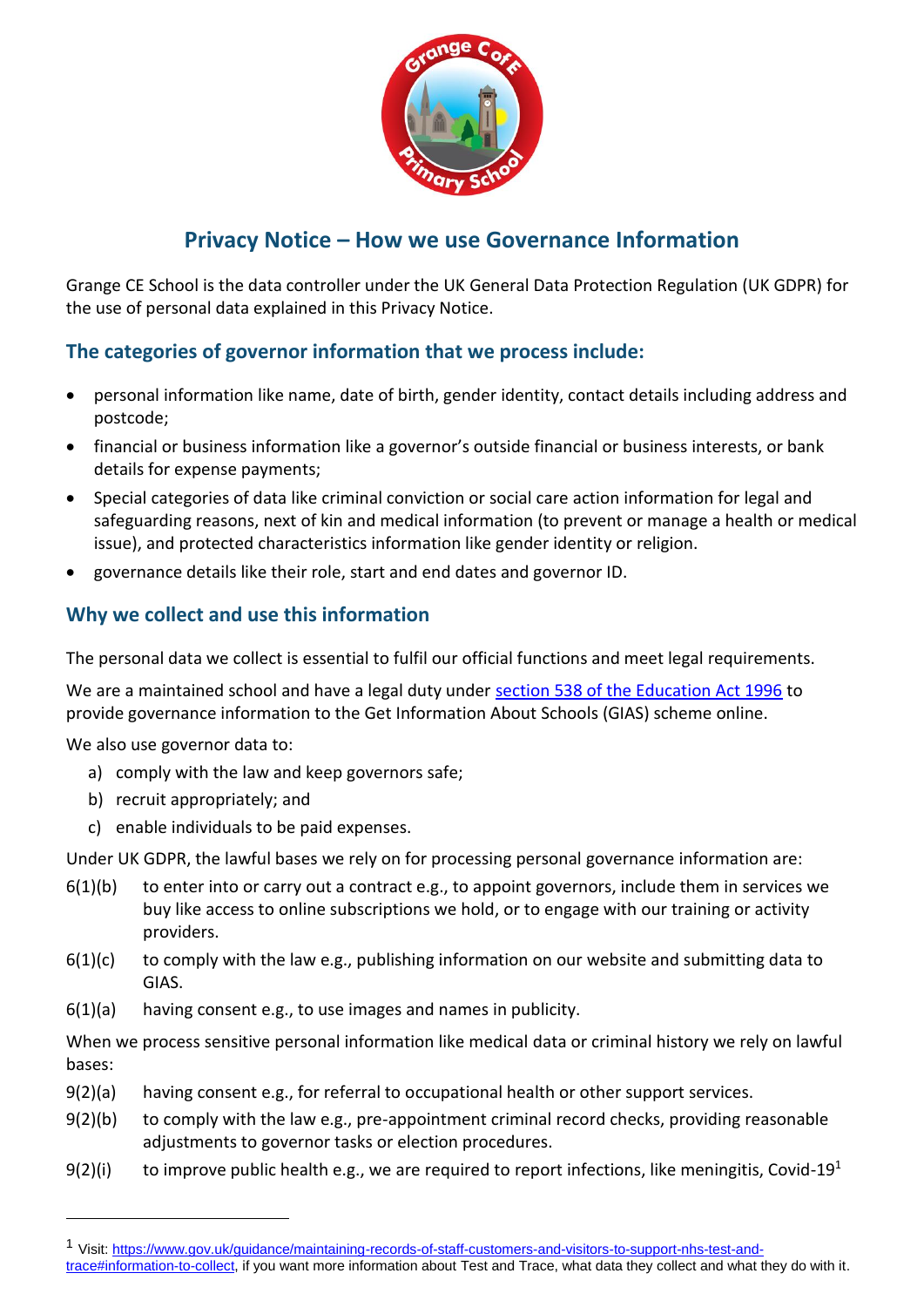- or e-Coli, to local and national government departments;
- 9(2)(f) to make or defend a legal claim e.g., all accident records etc.

This list is not exhaustive. For more information about the categories of information we process please ask at the office to see our [data asset register](https://ico.org.uk/for-organisations/accountability-framework/records-management-and-security/information-asset-register/)

#### **Collecting governor information**

We collect personal information via governor contact forms.

Most of the information we ask for is required by law or necessary so we can run the school effectively and some of it is voluntary. To comply with data protection legislation, if you have a choice about providing information, we will tell you when we ask for it.

#### **Storing governance information**

We hold governor data securely in line with the Information and Records Management Society (IRMS) [Records Management Toolkit for Schools.](https://irms.org.uk/general/custom.asp?page=SchoolsToolkit) Most data about governors is kept for between 6 months and 6 years after an election or term of office ends, although some is kept for much longer e.g., minutes of governor meetings showing attendees are kept for the lifetime of a school. For more information about how long we keep some information for and why (data retention), and how we keep the data safe, please ask to our [Data Protection Policy](https://www.kymallanhsc.co.uk/Document/DownloadDocument/7909) an[d data asset register.](https://ico.org.uk/for-organisations/accountability-framework/records-management-and-security/information-asset-register/)

#### **Who we share governance information with and why**

We do not share information about individuals in governance roles with anyone without consent unless the law and our policies allow us to do so. The laws listed in this notice that require us to collect information also require us to share it. Data is transferred securely by hand delivery or registered post, via a government data transfer system like GIAS, and sometimes in other secure ways.

We routinely share governor information with:

- our local authority (as above),
- our financial services provider to pay expenses;
- Public Health England and, to support test and trace and similar public health emergency action, other partners like the NHS, Local Authority Public Health, and District Council Environmental Health Departments
- other organisations like an off-site training or activity provider that needs next of kin or medical details to manage them safely, and third-party service providers like online subscriptions, but usually only with consent.

#### **Sharing with the Department for Education**

The Department for Education (DfE) collects personal data from educational settings and local authorities via various statutory data collections.

We are required to share information about our governors with the Department for Education (DfE) under [section 538 of the Education Act 1996.](http://www.legislation.gov.uk/ukpga/1996/56/section/538)

All data is entered manually on the GIAS system and held by DfE under a combination of software and hardware controls which meet the current [government security policy framework.](https://www.gov.uk/government/publications/security-policy-framework)

For more information, please see 'How Government uses your data' section.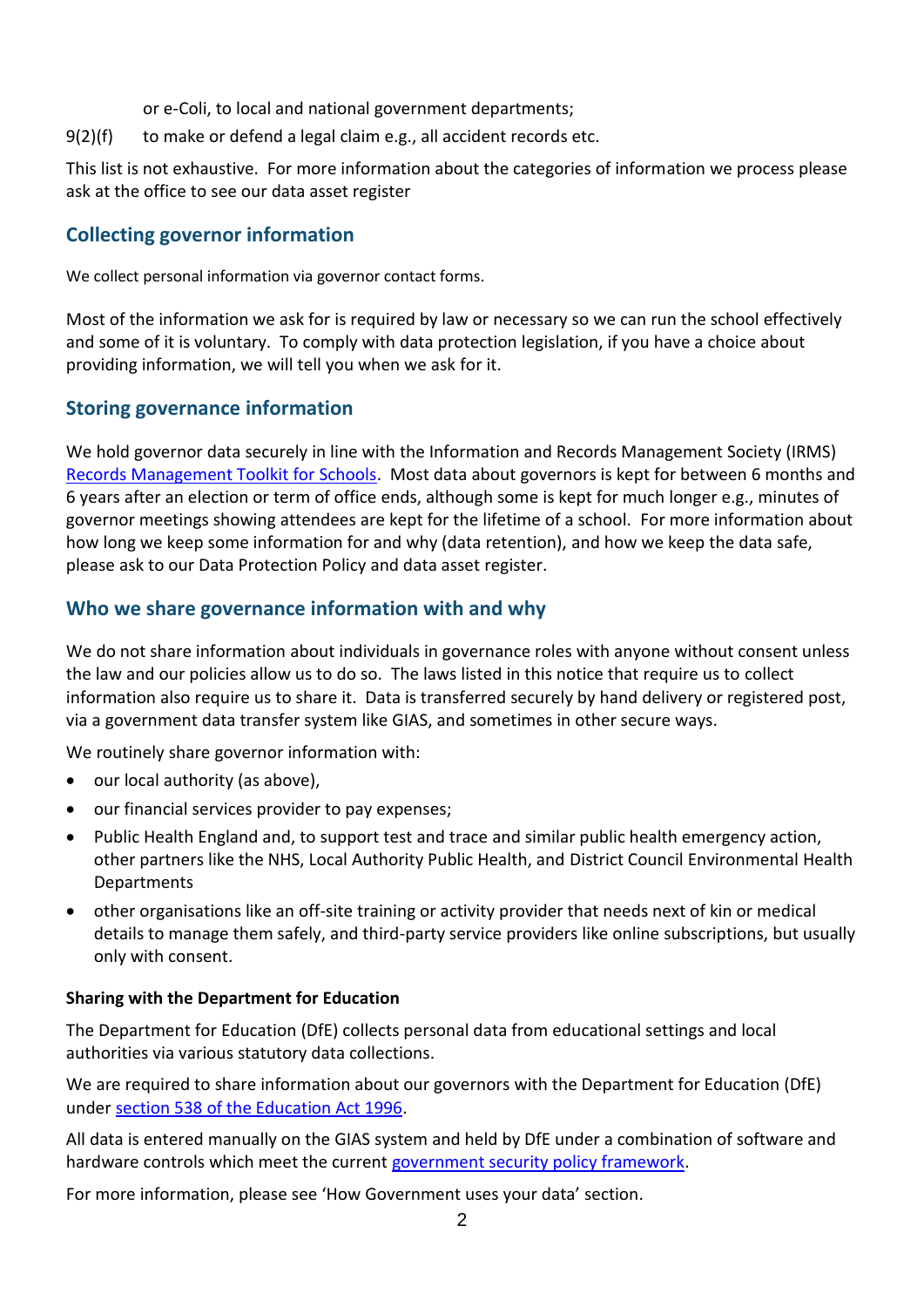### **Requesting access to your personal data**

Under UK GDPR, you have the right to request access to information about you that we hold. To make a request for your personal information, contact joanne@grange.cumbria.sch.uk.

- Depending on which lawful basis above was used to process the data, you may also have a right to:
- object to processing of personal data that is likely to cause, or is causing, damage or distress,
- prevent processing for the purpose of direct marketing,
- object to decisions being taken by automated means,
- in some circumstances, have inaccurate personal data rectified, blocked, erased, or destroyed; and
- a right to seek redress, either through the ICO, or through the courts

If you have a concern about the way we are collecting or using your personal data, we request that you raise your concern with us in the first instance. Alternatively, you can contact the Information Commissioner's Office at [https://ico.org.uk/concerns/.](https://ico.org.uk/concerns/)

For more information on how to request access to personal information held centrally by the DfE, please see the 'How Government uses your data' section of this notice.

## **Withdrawal of consent and the right to lodge a complaint**

If we are only processing your personal data because you consented, you have the right to withdraw that consent. If you change your mind, or you are unhappy with our use of your personal data, please let us know by contacting joanne@grange.cumbria.sch.uk.

## **Last updated**

This privacy notice was compiled using [DfE advice and model documents.](https://www.gov.uk/government/publications/data-protection-and-privacy-privacy-notices) We may need to review it periodically, so we recommend that you revisit this information from time to time. This version was last updated on **27 January 2022.**

#### **Contact**

If you would like to discuss anything in this privacy notice, please contact:

Joanne Garnett School Administrator / Data Protection Officer Tel: 015395 32392 Email: **joanne@grange.cumbria.sch.uk**

# **How Government uses your data**

The governance data that we lawfully share with the DfE via GIAS will:

- increase the transparency of governance arrangements;
- enable maintained schools and academy trusts and the department to identify more quickly and accurately individuals who are involved in governance and who govern in more than one context;
- allow the DfE to be able to uniquely identify an individual and in a small number of cases conduct checks to confirm their suitability for this important and influential role.

## **Data collection requirements**

To find out more about the requirements placed on us by the DfE including the data that we share with